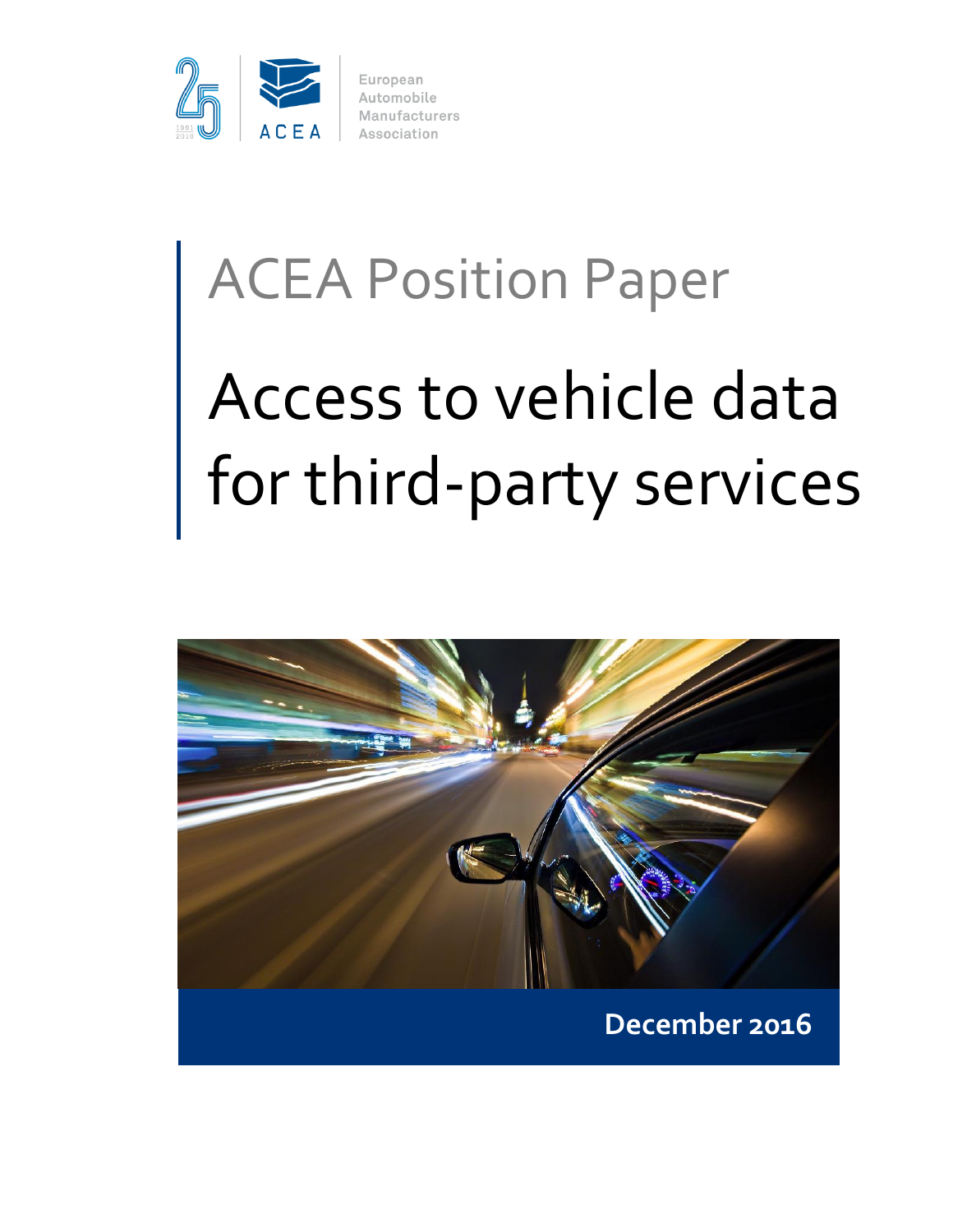

# INTRODUCTION

Today's vehicles are increasingly 'connected' in the sense that they can exchange information wirelessly with the vehicle manufacturer, third-party service providers, users, infrastructure operators and other vehicles. This increases comfort and convenience for customers, improves products and services, and contributes towards achieving societal goals such as improving road safety, reducing fuel consumption, and facilitating traffic management and parking.

This development is generating increasing demands from third parties to access and use in-vehicle data. This paper presents the view of the European automobile manufacturers as to how such data access can occur for third-party services in a manner that strikes a fair balance between the legitimate market-driven needs of service providers, the interests of consumers and the need to protect their personal data and privacy, as well as the protection of road safety, security and intellectual property rights.

# BASIC PRINCIPLES

Vehicle manufacturers are prepared to make vehicle generated data available for third-party services in a manner that ensures the protection of the vehicle user's personal data, does not endanger the safe and secure functioning of the vehicle and does not undermine the liability or intellectual property rights of the vehicle manufacturer. This implies:

- **Customer choice:** Vehicle users can obtain services from the vehicle manufacturer, his network of authorised repairers, independent aftermarket operators or any other service provider that has concluded a B2B agreement with the vehicle manufacturer.
- **Fair competition:** Repair and maintenance information that is made available to the vehicle manufacturer's network of authorised repairers will be made available to independent aftermarket operators on non-discriminatory conditions (type, amount and quality of data, delivery time, price) in accordance with EU law.

Other service providers will have access to a defined dataset to offer their services in accordance with the B2B agreement concluded with the vehicle manufacturer.

ACEA Position Paper: Access to vehicle data for third-party services – December 2016 1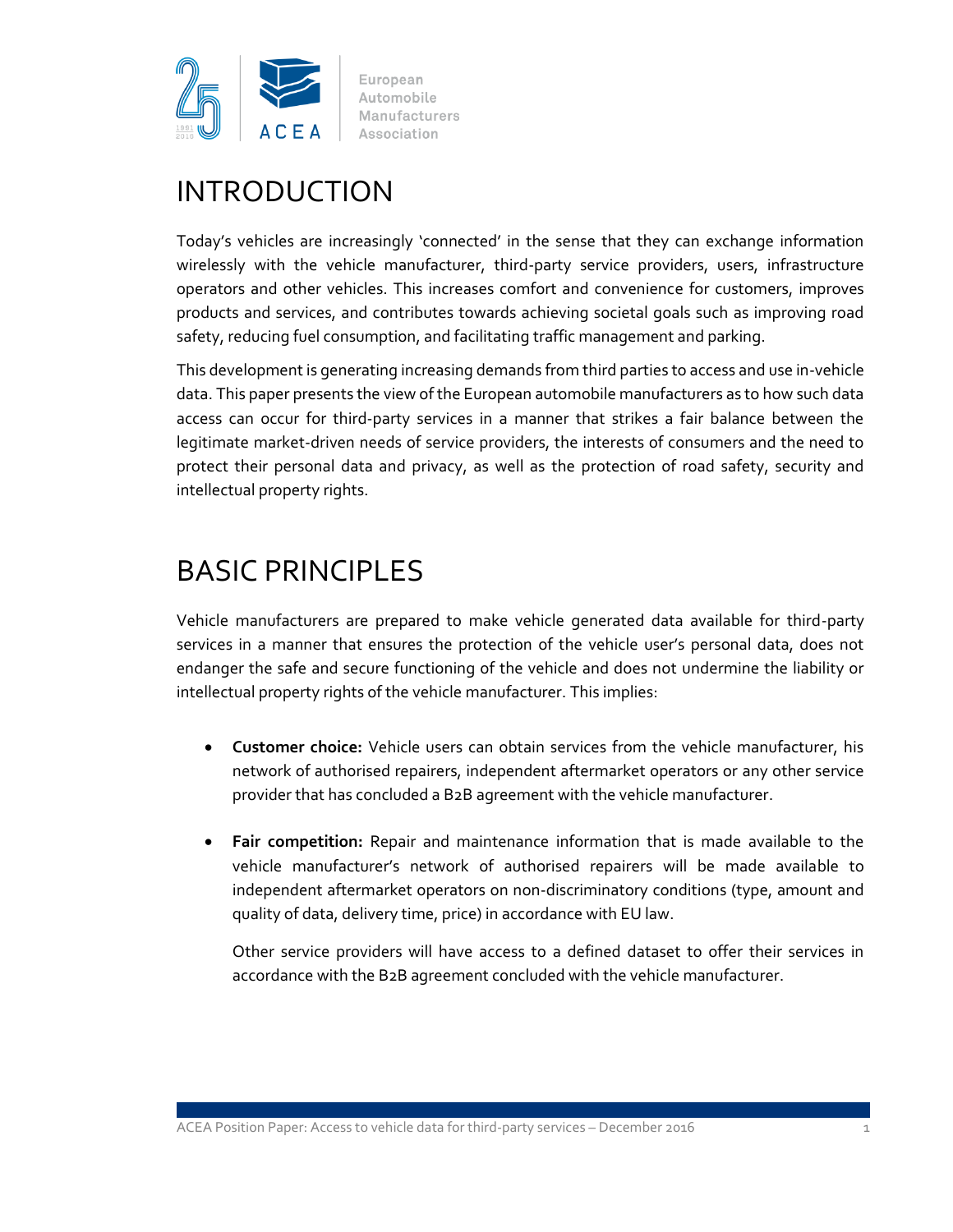

- **Privacy and data protection:** In accordance with EU and national data protection and privacy laws, personal data of vehicle users will be made available to service providers only with the consent of the vehicle user except where a legal requirement or a contract exists. Service providers shall use this data only for the purpose(s) for which the vehicle user gave his or her consent.
- **Safety, security and liability:** With the exception of regulated access to data for emissions control, diagnosis, repair and maintenance, data access must occur only through off-board means since direct third-party access to vehicular electronic systems would jeopardise safety, (cyber)security and vehicle integrity. Having regard to the vehicle manufacturer's obligations under product liability law, the responsibility for ensuring secure end-to-end communication between the vehicle and the off-board facility must remain exclusively with him.
- **Interoperability:** The means of access and the interface(s) must be standardised to ensure interoperability. The ISO standard 20078 is being developed specifically for this purpose. It provides for web service access to the 'extended vehicle' as defined in ISO standard 20077- 1. The extended vehicle consists of a physical road vehicle with external software and hardware extensions that are developed, implemented and managed by the vehicle manufacturer.
- **Return on investment:** Service providers who use vehicle data for commercial purposes shall compensate vehicle manufacturers for all costs incurred, for example in generating the data and in developing, operating and maintaining the access facility and, where appropriate, for the market value of the data.

# AVAILABLE DATA

#### **VEHICLE GENERATED DATA**

The data that can be made available is 'vehicle generated data' or 'operating data'. It excludes data imported by vehicle users (eg mobile phone contact list, selected destinations for navigation) and data received from external sources (eg information transmitted by roadside units, other vehicles or vulnerable road users).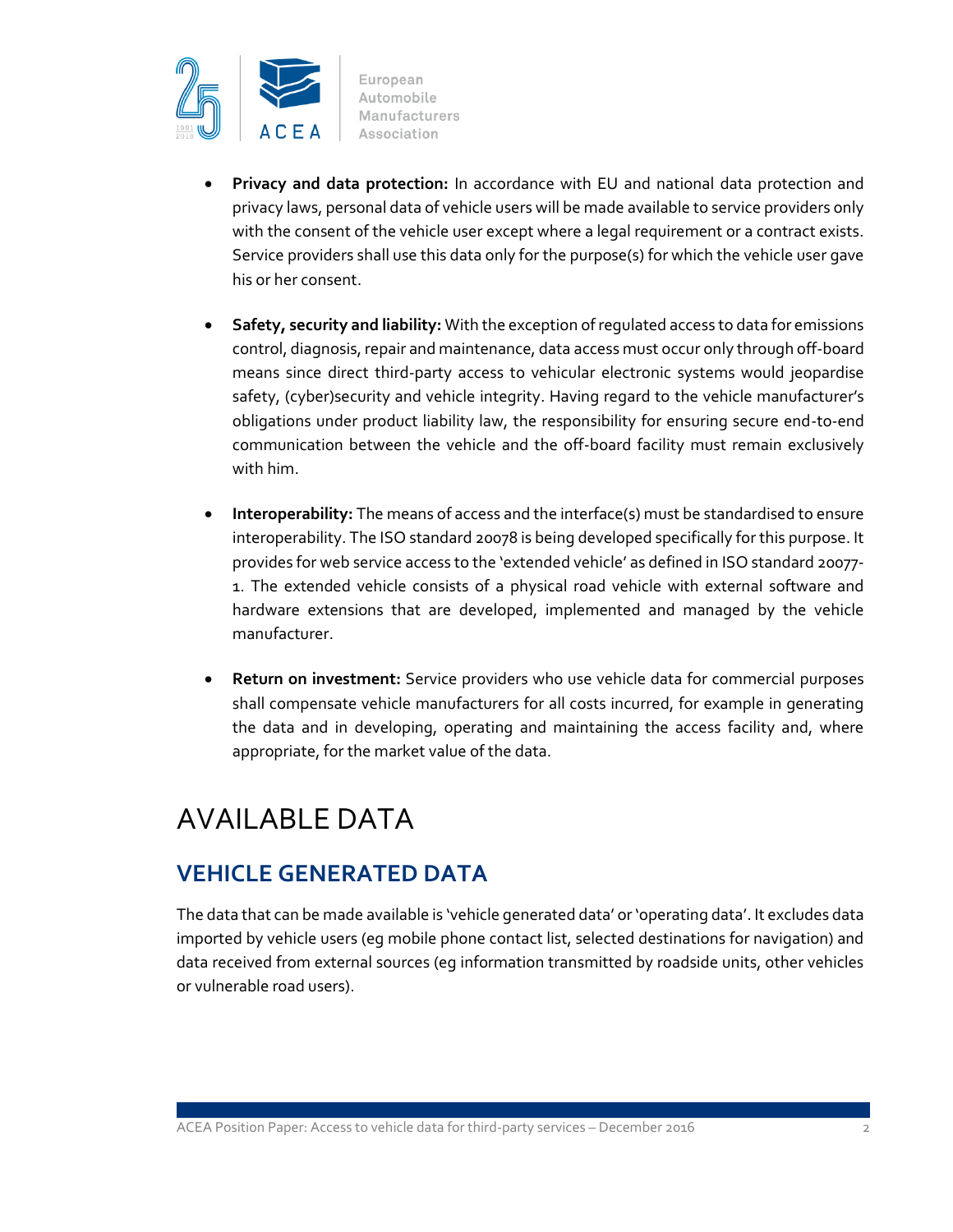

Vehicle generated data is created within vehicle control units and helps ensure the safe operation of the vehicle, checks its proper functioning, identifies and corrects errors and refines and optimises vehicle functions.

It also documents the system status for certain events (eg component malfunction, airbag deployment, stability control) and records the relevant information for the function (eg number of revolutions, acceleration, speed, air temperature, fuel level or brake pad wear). This operating data varies according to manufacturer, vehicle type and equipment.

This data can be used for a wide variety of purposes such as:

- Repair and maintenance
- Road safety and traffic management
- Fleet management
- Quality management and product development
- Non-automotive usage (eg insurance, car rental, car sharing)

#### **USE CASE CATEGORIES AND DATA ACCESS CONDITIONS**

Access to this 'vehicle generated data' or 'operating data' will be granted taking into account the type of use case (purpose for which it is used), the nature of the usage (public interest or commercial interest) and the type of data (personal or non-personal). On this basis, we distinguish the following use case categories:

#### **Road safety**

Example: Local hazard warning.

As the availability of this data is in the public interest, vehicle manufacturers are prepared to make this data available in an anonymised manner to public authorities (or private operators entrusted with a public task such as road operators) on a reciprocal basis. Private operators using this data for a commercial purpose (developing apps, for example) can obtain this data on the basis of a B2B agreement with the vehicle manufacturer.

#### **Cross-brand services**

Example: Road sign recognition, on-street parking.

This data will be made available on the basis of a B2B agreement.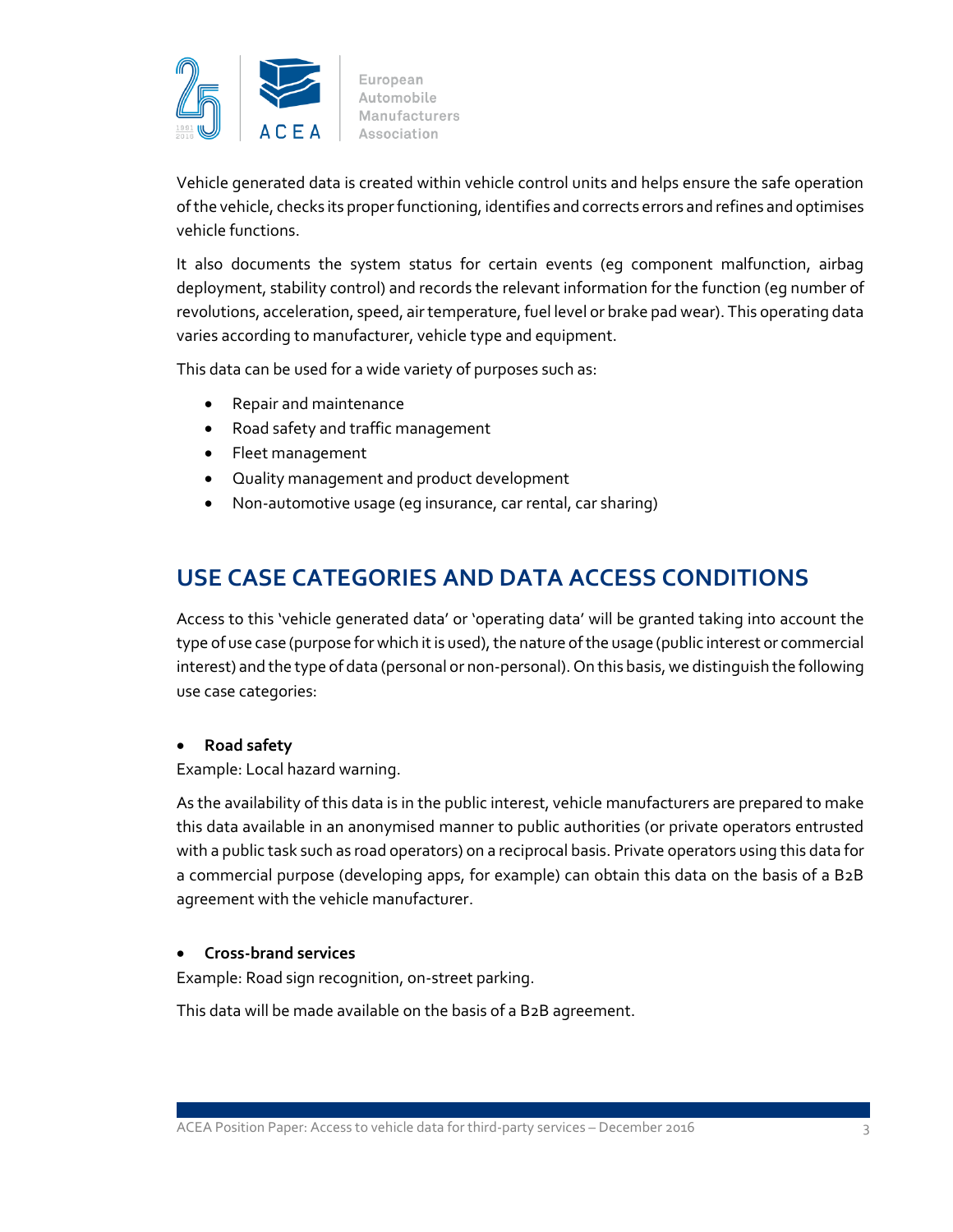

#### **Personalised services**

Example: 'Pay how you drive' insurance, electric vehicle infrastructure routing for charging (pay and charge).

Except where a legal requirement or a contract exists, personal data will be made available to service providers only with the consent of the vehicle user. Service providers shall use this data only for the purpose(s) for which the vehicle user gave his or her consent.

#### **Brand-specific services/component monitoring**

Example: Control unit monitoring.

This data will not be made available to third parties since it contains trade secrets, know-how or information covered by intellectual property rights that should not be disclosed to actual or potential competitors.

# MEANS OF ACCESS

The extended vehicle concept (ISO standard 20077-1) makes it possible to access vehicle data through a number of interfaces that can be used depending on the purpose for which access is sought:

- 1. OBD interface for regulated emissions control, diagnosis, repair and maintenance;
- 2. Ad hoc communication interface under the responsibility of the vehicle manufacturer (eg applications in the field of cooperative intelligent transport systems); and
- 3. Web interface for all other third-party services (eg remote diagnostic support).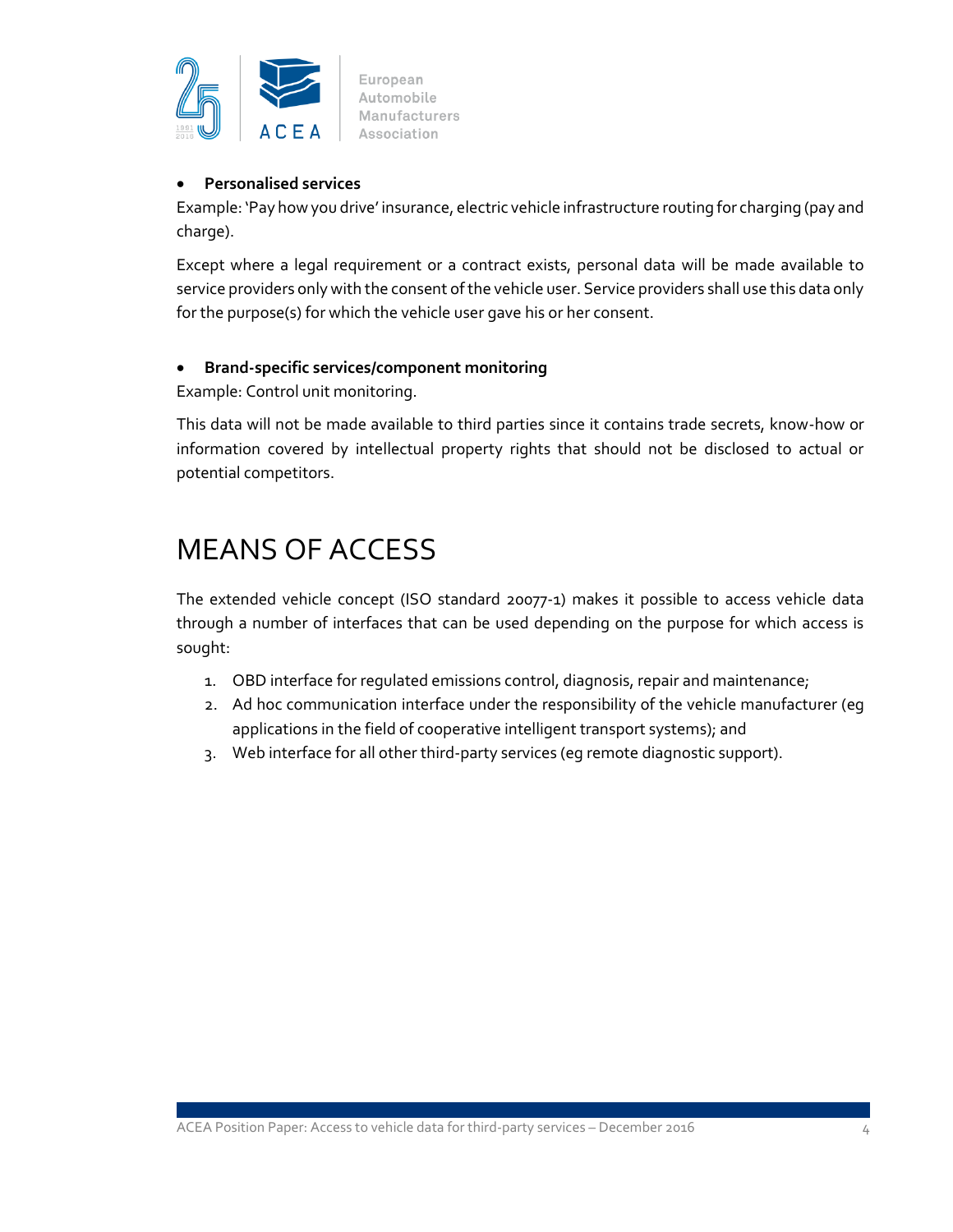

**Extended vehicle**



#### **OFF-BOARD ACCESS**

A motor vehicle is not a business or communications platform nor a smartphone on wheels. It is a means of transport, the primary function of which is to bring people and/or goods safely from one place to another. It is the vehicle manufacturer's responsibility that the vehicle operates in a safe and secure manner.

This is why any risk of attack on or access to the vehicle's security electronics through external systems or software programmes that are not under the control of the vehicle manufacturer must be avoided. Even uncontrolled third-party access to vehicle functions or data that are not directly security-relevant could lead to risks through networking: enabling vehicle theft and remote door unlock, for example, as well as creating opportunities for fraud, such as mileage manipulation, improper creation and misuse of movement profiles or sale of personal data. Similarly, it must be avoided that critical safety functions such as braking would be affected negatively by the use of invehicle resources for third-party applications.

To limit such risks, third parties shall not have direct in-vehicle access to data. Instead, vehicle manufacturers will communicate the relevant vehicle data in a secure manner to an off-board facility from where third parties can access the data.

Access to the data and the creation of functionality inside the vehicle using the data shall require a B2B agreement between the service provider and the vehicle manufacturer. The latter will not monitor data access except to prevent unauthorised access and system attacks, and to the extent required for quality management, compliance with data protection legislation and to enable payment. The anonymity of the party accessing the data shall be supported to the extent permitted by data protection legislation.

ACEA Position Paper: Access to vehicle data for third-party services – December 2016 55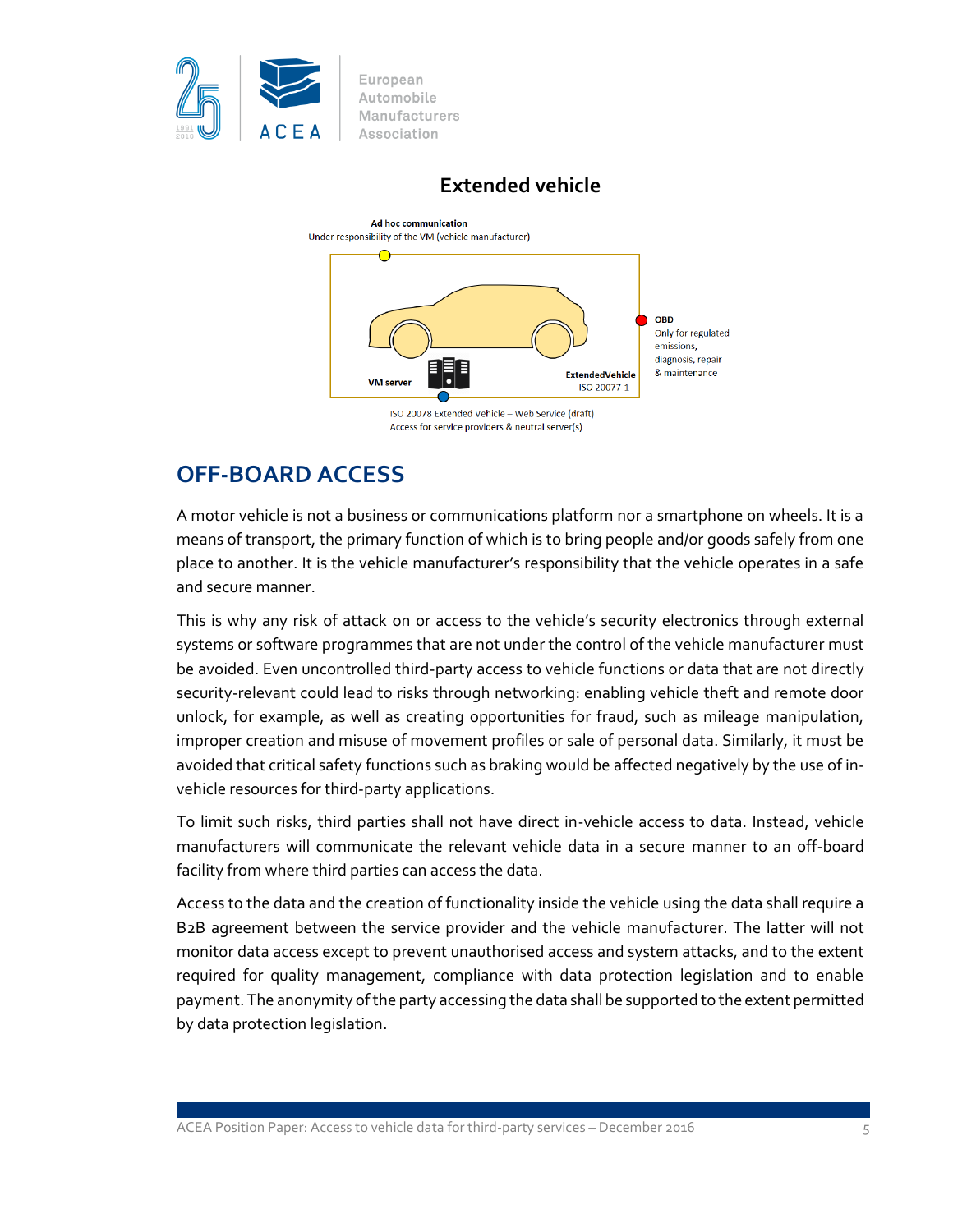

#### **NEUTRAL SERVER**

To promote competition, service providers should have the choice between accessing data directly through the vehicle manufacturer's server or via 'neutral' servers that would gather the data from vehicle manufacturers' servers. Therefore, each vehicle manufacturer will offer the possibility to independent third parties to operate such a neutral server. The neutral server operator(s) will be required to have a B2B agreement with the vehicle manufacturer and to implement state-of-theart security and data protection measures. The vehicle manufacturer will not be responsible for operating or financing the neutral servers.

The data made available to the neutral servers will be of the same quality as the data available on the vehicle manufacturer's server and will be delivered without undue delay.

The neutral server operator(s) can negotiate the inclusion of additional data fields with the vehicle manufacturer and make these available on the neutral server(s) without revealing their usage or the requesting provider, thereby enabling the development of new business models independently from the vehicle manufacturer. The availability of the neutral servers should facilitate data access in particular for small and medium-sized companies by offering multi-brand data access on one server rather than obliging them to use multiple servers of individual manufacturers.



#### **Extended vehicle, service providers and neutral server(s)**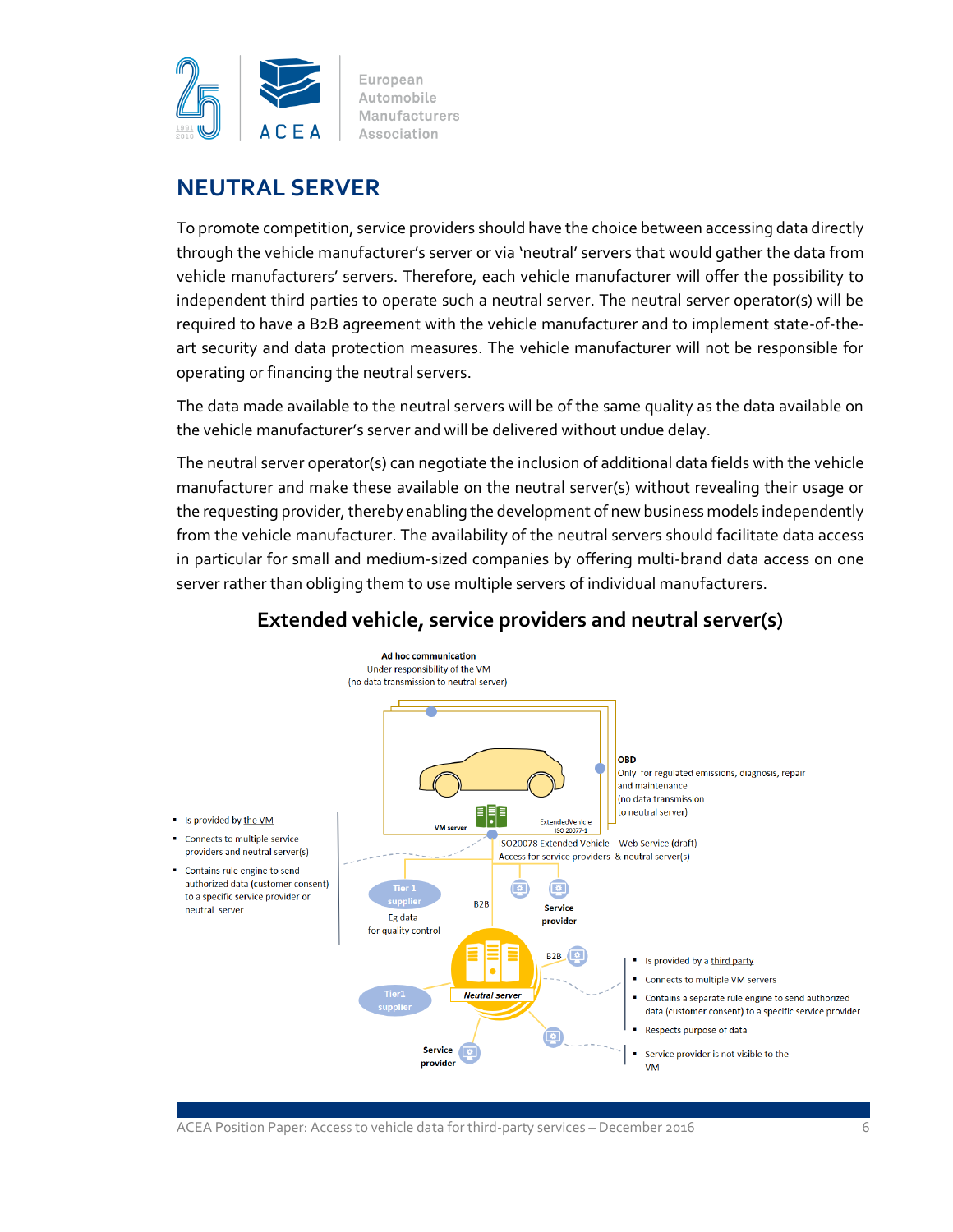

# ADDITIONAL SAFETY AND SECURITY CONSIDERATIONS

#### **OBD INTERFACE**

Vehicle manufacturers will continue to grant access to vehicle data required for diagnosis, repair and maintenance by means of the OBD (on-board diagnosis) interface when the vehicle is stationary, in accordance with EU law.

Considering the risks of cyber attacks and the increasing threat to vehicle safety and security caused by connected plugs (so-called 'dongles') developed by third-party service providers, vehicle manufacturers reserve themselves the right to limit the data accessible via the OBD interface to those required for diagnosis, repair and maintenance.

#### **OVER-THE-AIR ACCESS WITH WRITE FUNCTIONALITY**

Similarly, for reasons of safety, security and product liability, third parties will not be permitted to perform any over-the-air writing in the vehicle.

#### **THIRD-PARTY APPS**

For safety, security and liability reasons, third-party applications that interact with the vehicle or with the driver via the vehicle display must continue to be developed and approved only in cooperation with the vehicle manufacturer on the basis of a B2B agreement.

Third-party applications running on mobile devices and using allocated vehicle data must remain under the responsibility of the relevant service provider.